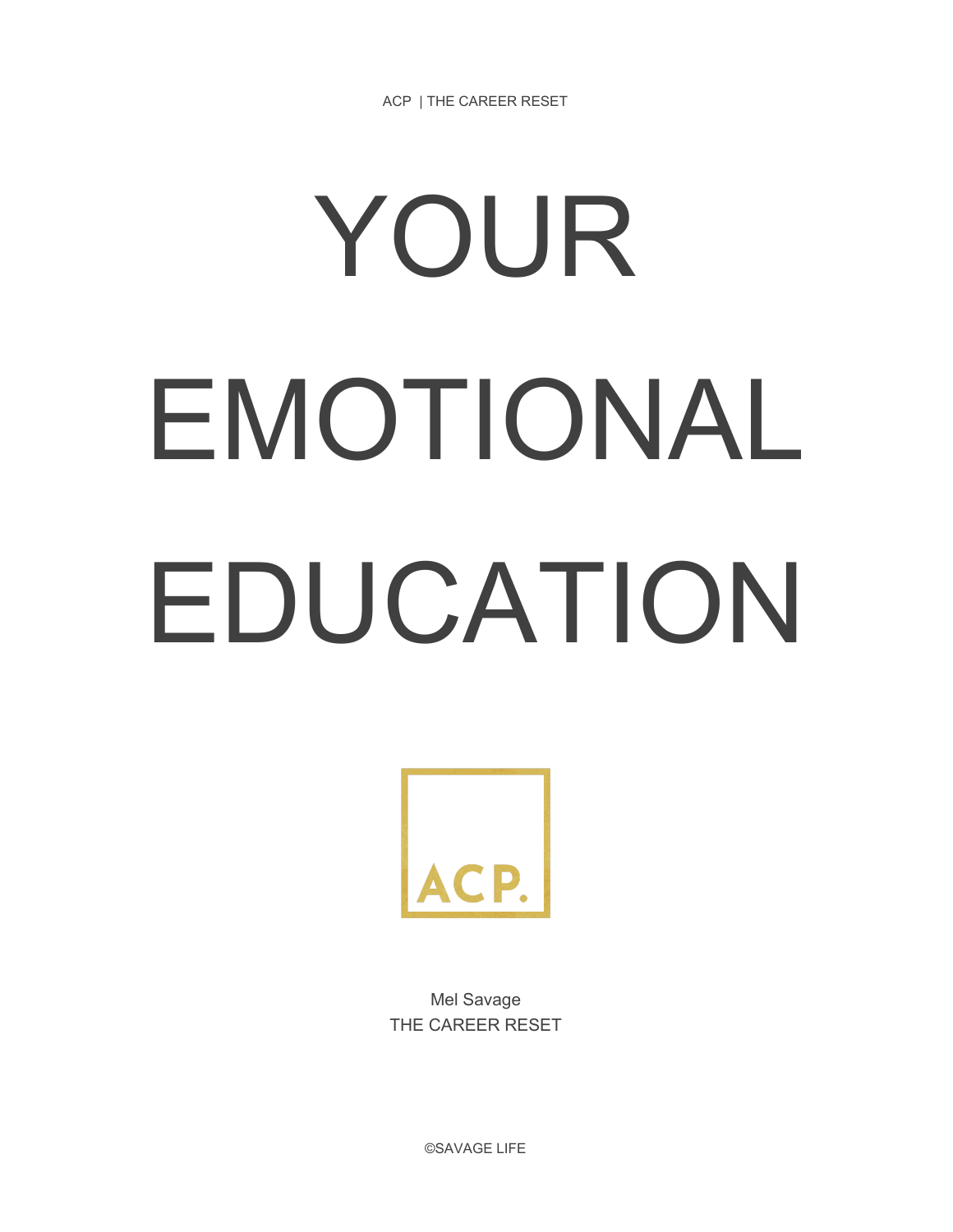# Emotional Accountability

Society teaches you that other people and random events are responsible for your emotions. The problem is if everything you feel is outside of your control, then you are powerless to do the things you want to do.

But the good news is, that belief is backwards. The good news is you are in 100% control of your feelings because all your feelings come from your thoughts.

EVERYTHING YOU DO OR DON'T DO IS BECAUSE OF YOU WANT TO FEEL OR AVOID FEELING A CERTAIN EMOTION.

So now that you know you can be in control of your feelings… you can do anything you want.

This is where all the power is to achieve anything you want in your life.

# NAME A PERSON YOU THINK CAUSES A NEGATIVE EMOTION IN YOU.

#### WHAT DO THEY DO OR SAY THAT TRIGGERS YOU?

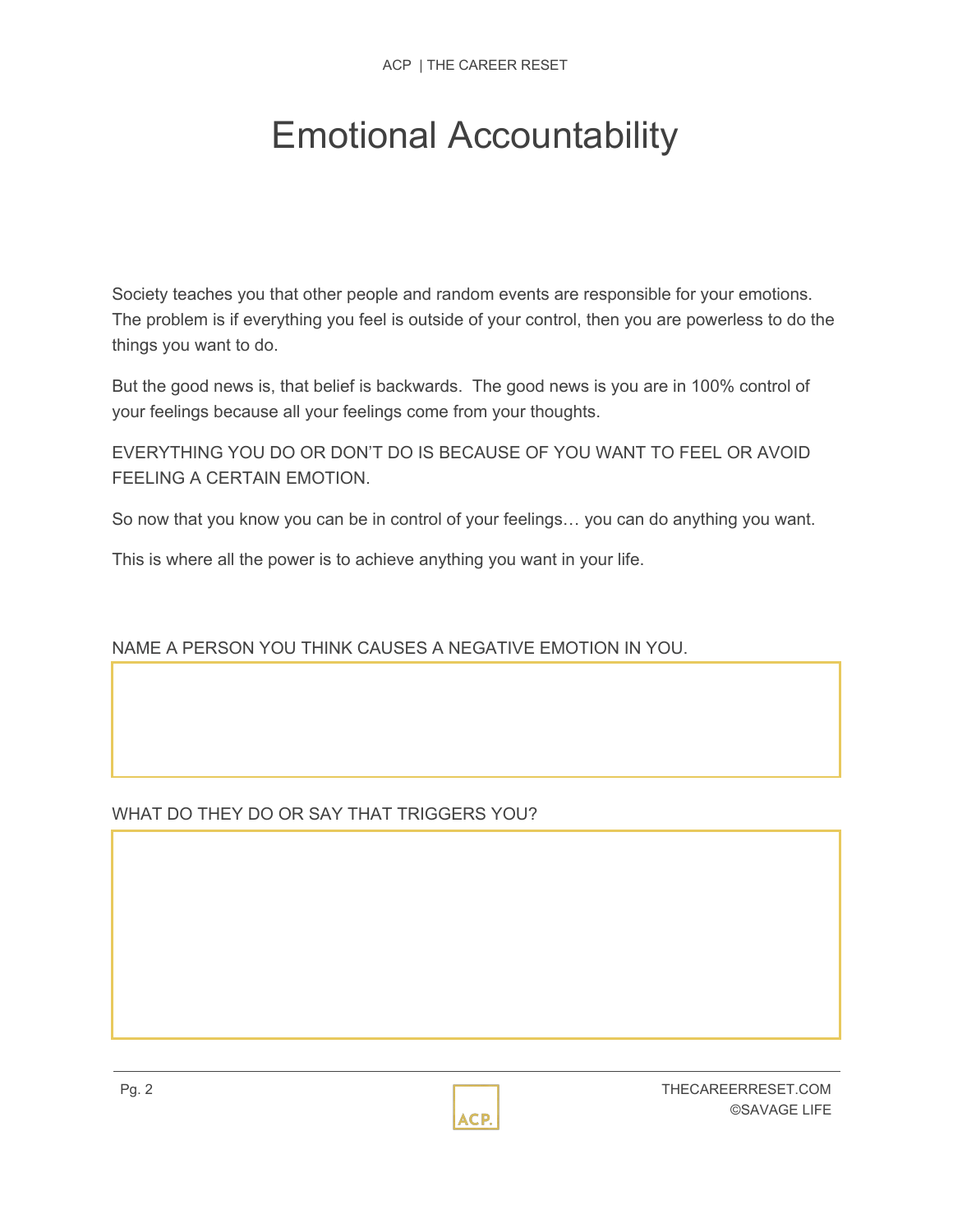WHAT IS THE EMOTION YOU HAVE WHEN THIS HAPPENS? Emotions are one word, e.g. HAPPY, SAD, MAD … etc.

# WHY DO YOU THINK THEY HAVE THIS POWER OVER YOUR EMOTIONS?

# WHAT IS THE THOUGHT YOU ARE HAVING THAT IS *REALLY* CAUSING YOUR FEELING?

WHEN YOU BLAME THEM FOR HOW YOU FEEL, WHAT ACTION DO YOU TAKE?